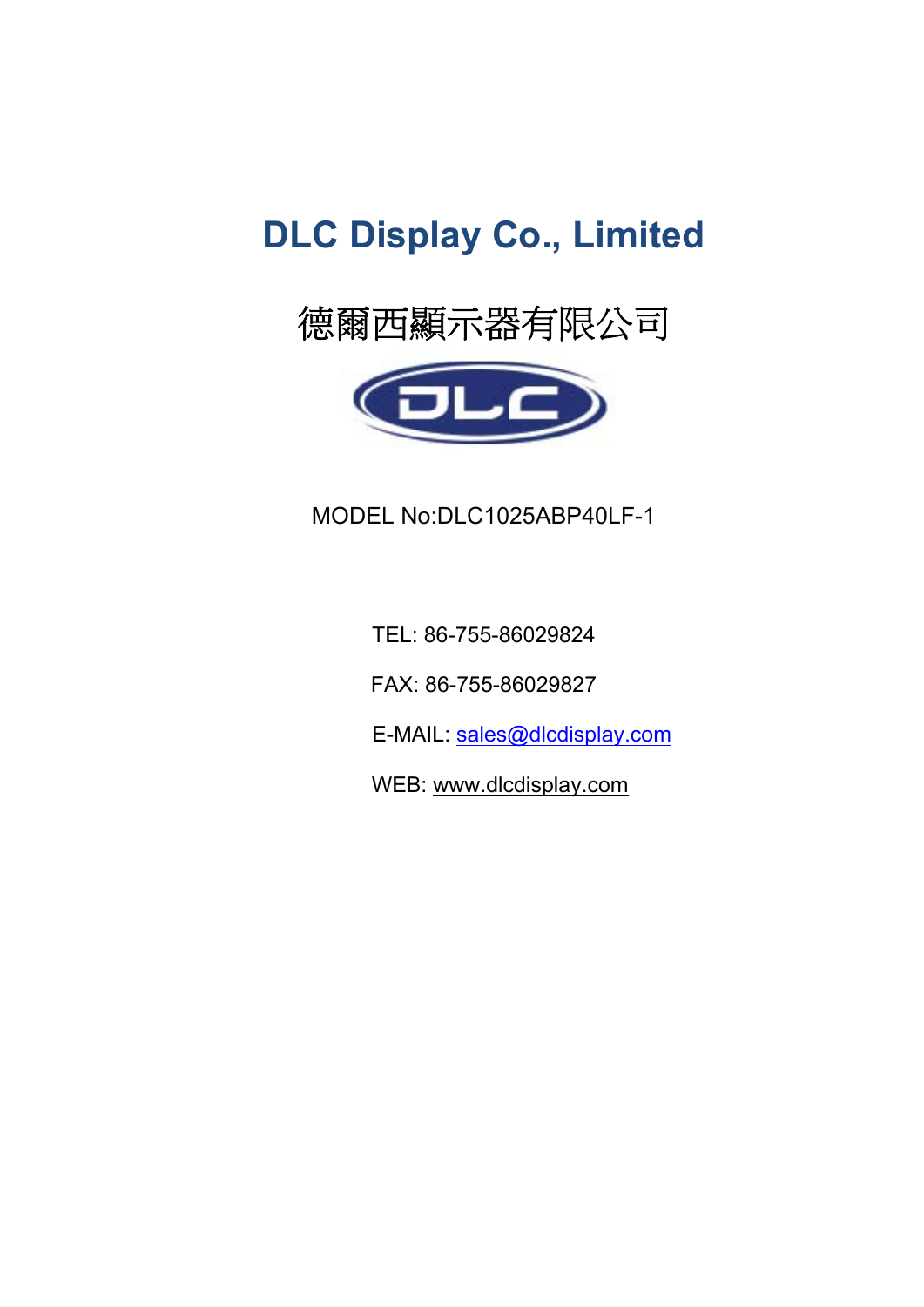

## Record of Revision

| <b>Date</b> | <b>Revision No.</b> | <b>Summary</b>              |
|-------------|---------------------|-----------------------------|
| 2018-10-31  | $1.0\,$             | Rev 1.0 was issued          |
| 2019-06-24  | 1.1                 | Modify Pixel pitch<br>page3 |
|             |                     |                             |
|             |                     |                             |
|             |                     |                             |
|             |                     |                             |
|             |                     |                             |
|             |                     |                             |
|             |                     |                             |
|             |                     |                             |
|             |                     |                             |
|             |                     |                             |
|             |                     |                             |
|             |                     |                             |
|             |                     |                             |
|             |                     |                             |
|             |                     |                             |
|             |                     |                             |
|             |                     |                             |
|             |                     |                             |
|             |                     |                             |
|             |                     |                             |
|             |                     |                             |
|             |                     |                             |
|             |                     |                             |
|             |                     |                             |
|             |                     |                             |
|             |                     |                             |
|             |                     |                             |
|             |                     |                             |
|             |                     |                             |
|             |                     |                             |
|             |                     |                             |
|             |                     |                             |
|             |                     |                             |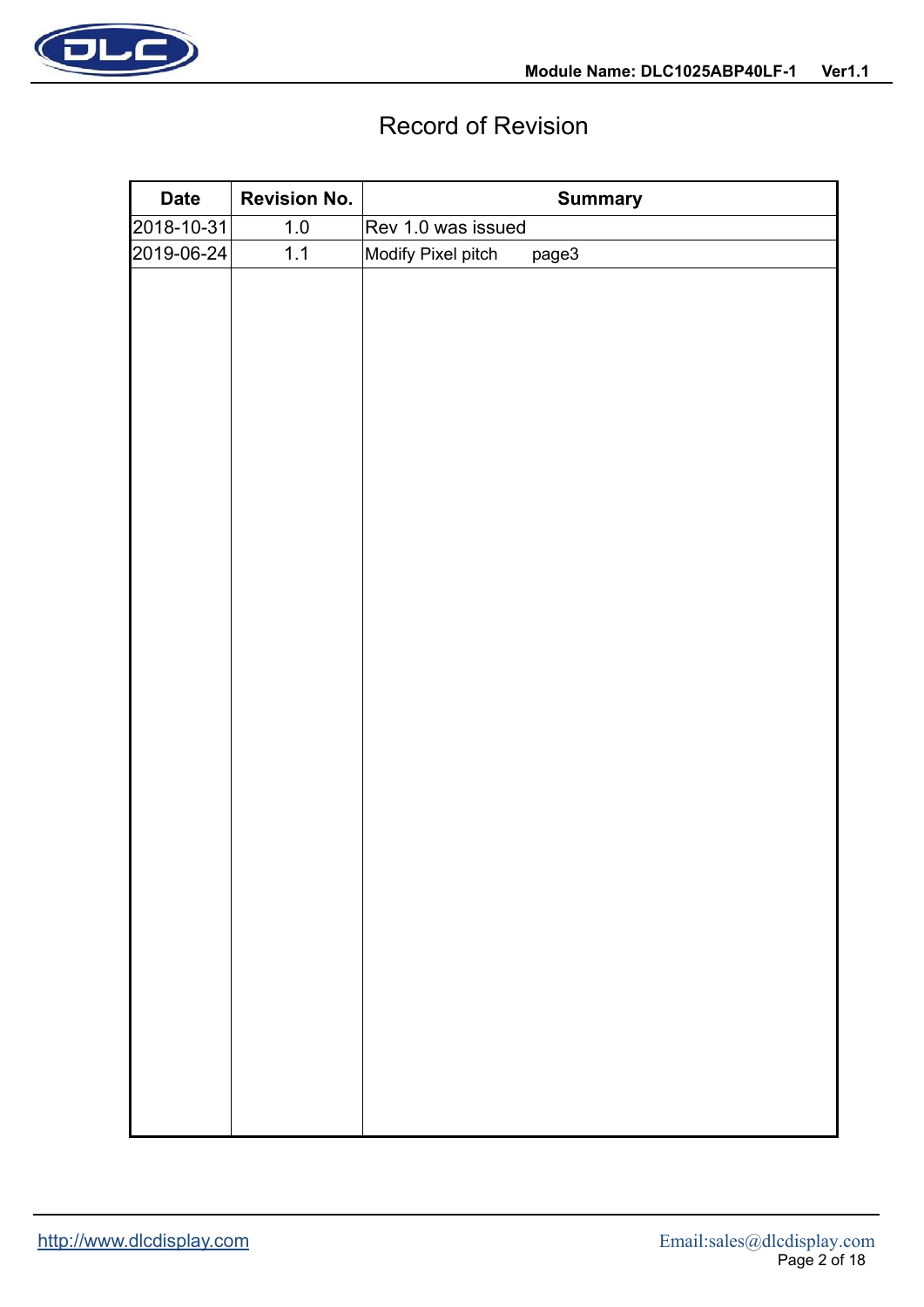



#### 1. Scope

This data sheet is to introduce the specification of DLC1025ABP40LF-1 active matrix TFT module. It is composed of a color TFT-LCD panel, driver IC, FPC and a backlight unit. The 10.25" display area contains 1920 (RGB) x 720 pixels.

### 2. Application

Digital equipments which need color display outdoor, mobile navigator/video systems.

## 3. General Information

| <b>Item</b>                   | <b>Contents</b>              | <b>Unit</b> |
|-------------------------------|------------------------------|-------------|
| <b>Size</b>                   | 10.25                        | inch        |
| Resolution                    | 1920(RGB) x 720              | $\prime$    |
| Interface                     | 2-Port LVDS (DE mode)        | $\prime$    |
| Technology type               | a-Si TFT                     | $\prime$    |
| Pixel pitch                   | $0.1269 \times 0.1269$       | mm          |
| <b>Pixel Configuration</b>    | R.G.B. Vertical Stripe       |             |
| Outline Dimension (W x H x D) | 260.15 x 110.50 x 6.52       | mm          |
| <b>Active Area</b>            | 243.648 x 91.368             | mm          |
| Display Mode                  | Transmissive, Normally black | $\prime$    |
| <b>Viewing Direction</b>      | <b>ALL</b>                   | $\prime$    |
| <b>Backlight Type</b>         | <b>LED</b>                   | $\prime$    |
| Weight                        | 380(Max)                     | g           |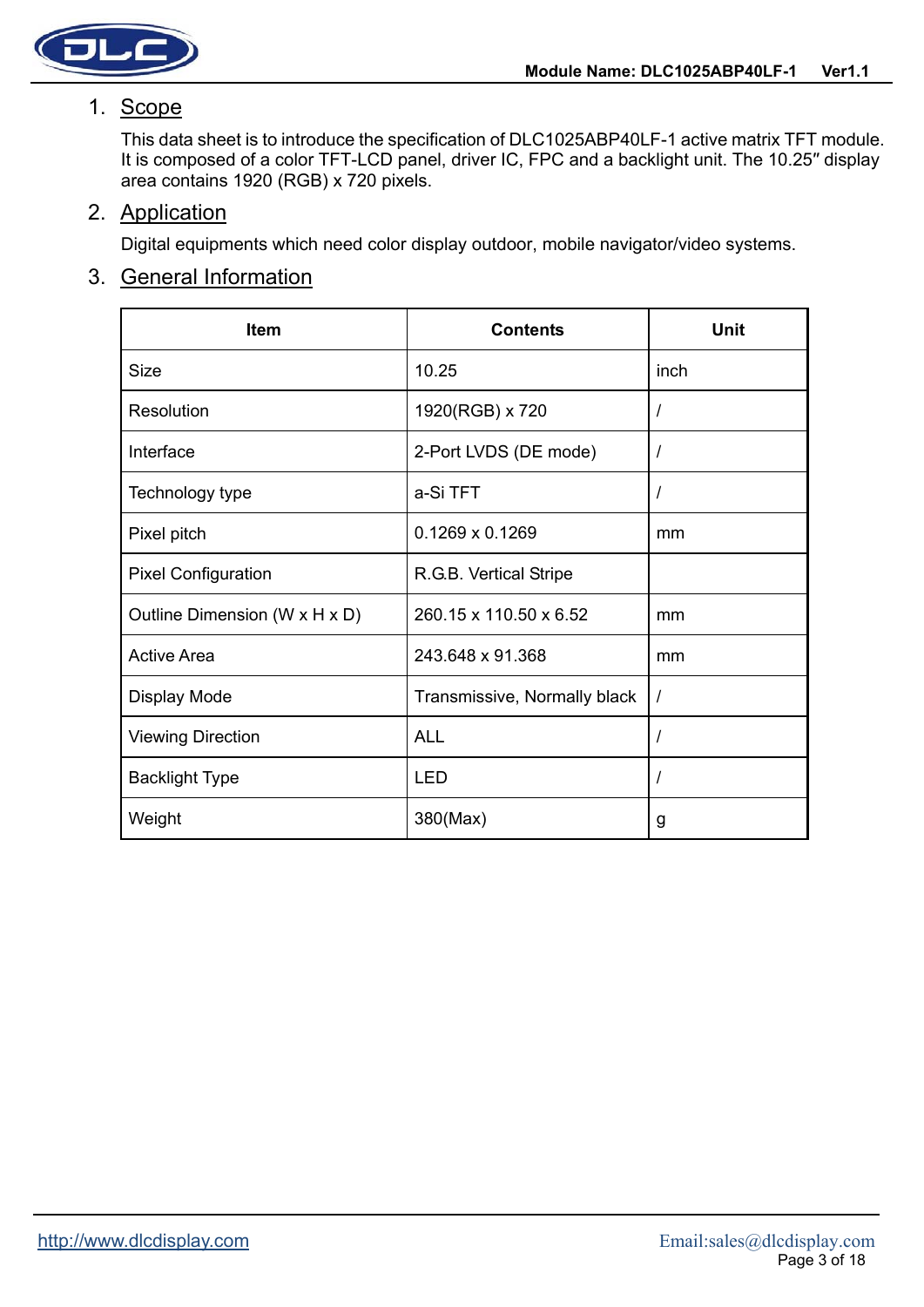

#### 4. Outline Drawing

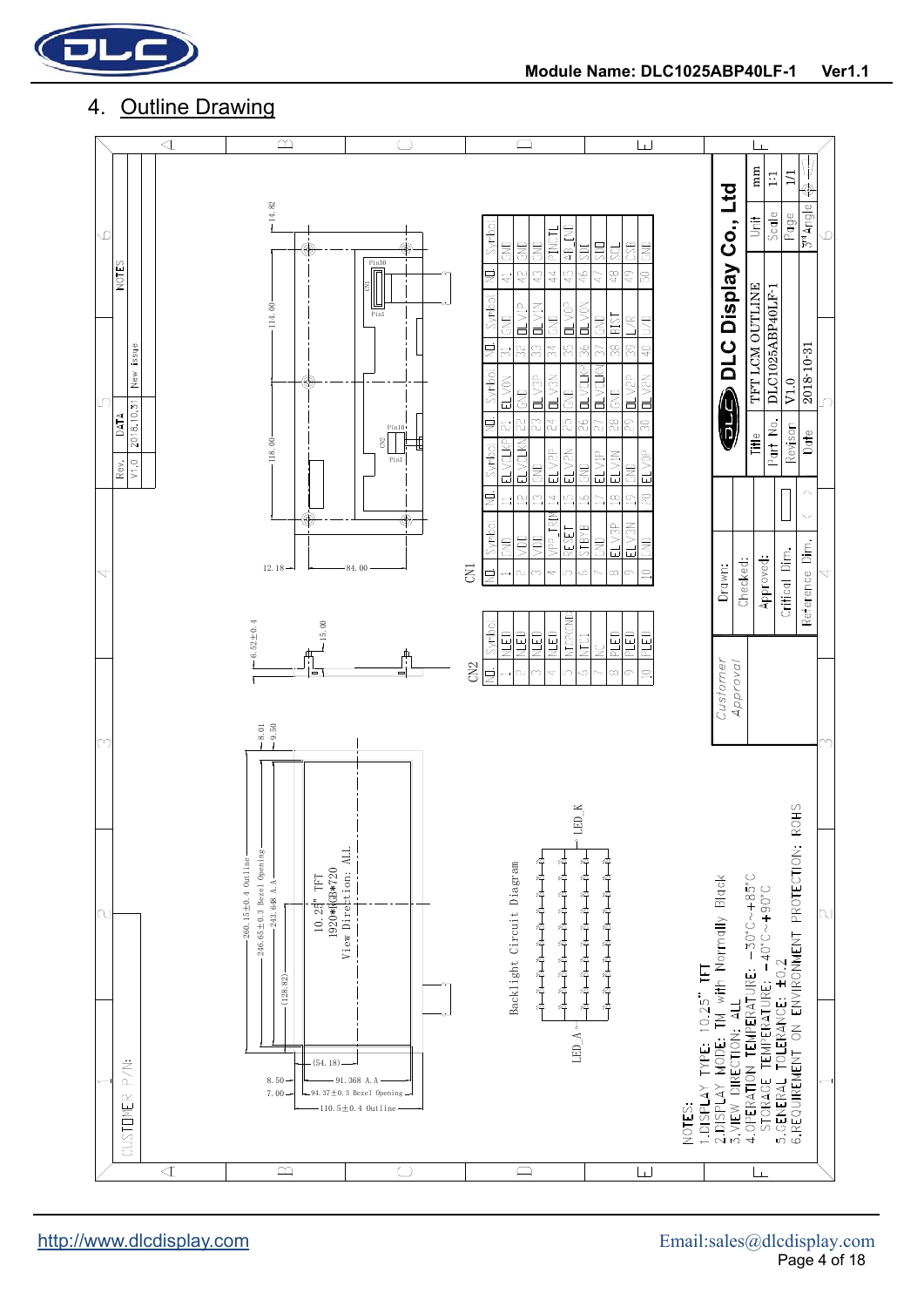

## 5. Interface signals

| <b>No</b>        | <b>Symbol</b>  | <b>Description</b>                                                    | <b>Remarks</b> |
|------------------|----------------|-----------------------------------------------------------------------|----------------|
| 1                | <b>GND</b>     | Power ground                                                          |                |
| $\overline{2}$   | <b>VDD</b>     | Power supply                                                          |                |
| 3                | <b>VDD</b>     | Power supply                                                          |                |
| $\overline{4}$   | VPP_TRIM       | Power supply (If not use please keep floating.)                       |                |
| 5                | <b>RESET</b>   | Global reset pin, set logic high for normal display operation         |                |
| $\,6$            | <b>STBYB</b>   | Standby mode setting pin, set logic high for normal display operation |                |
| $\overline{7}$   | <b>GND</b>     | Power ground                                                          |                |
| 8                | ELV3P          | LVDS even data 3 +                                                    |                |
| $\boldsymbol{9}$ | ELV3N          | LVDS even data 3 -                                                    |                |
| 10               | <b>GND</b>     | Power ground                                                          |                |
| 11               | <b>ELVCLKP</b> | LVDS even clock +                                                     |                |
| 12               | <b>ELVCLKN</b> | LVDS even clock -                                                     |                |
| 13               | <b>GND</b>     | Power ground                                                          |                |
| 14               | ELV2P          | LVDS even data 2 +                                                    |                |
| 15               | ELV2N          | LVDS even data 2 -                                                    |                |
| 16               | <b>GND</b>     | Power ground                                                          |                |
| 17               | ELV1P          | LVDS even data 1 +                                                    |                |
| 18               | ELV1N          | LVDS even data 1 -                                                    |                |
| 19               | <b>GND</b>     | Power ground                                                          |                |
| 20               | <b>ELV0P</b>   | LVDS even data 0 +                                                    |                |
| 21               | <b>ELVON</b>   | LVDS even data 0 -                                                    |                |
| 22               | <b>GND</b>     | Power ground                                                          |                |
| 23               | OLV3P          | LVDS odd data 3 +                                                     |                |
| 24               | OLV3N          | LVDS odd data 3 -                                                     |                |
| 25               | <b>GND</b>     | Power ground                                                          |                |
| 26               | <b>OLVCLKP</b> | LVDS odd clock +                                                      |                |
| 27               | <b>OLVCLKN</b> | LVDS odd clock -                                                      |                |
| 28               | <b>GND</b>     | Power ground                                                          |                |
| 29               | OLV2P          | LVDS odd data 2 +                                                     |                |
| 30               | OLV2N          | LVDS odd data 2 -                                                     |                |
| 31               | <b>GND</b>     | Power ground                                                          |                |
| 32               | OLV1P          | LVDS odd data 1 +                                                     |                |
| 33               | OLV1N          | LVDS odd data 1 -                                                     |                |
| 34               | <b>GND</b>     | Power ground                                                          |                |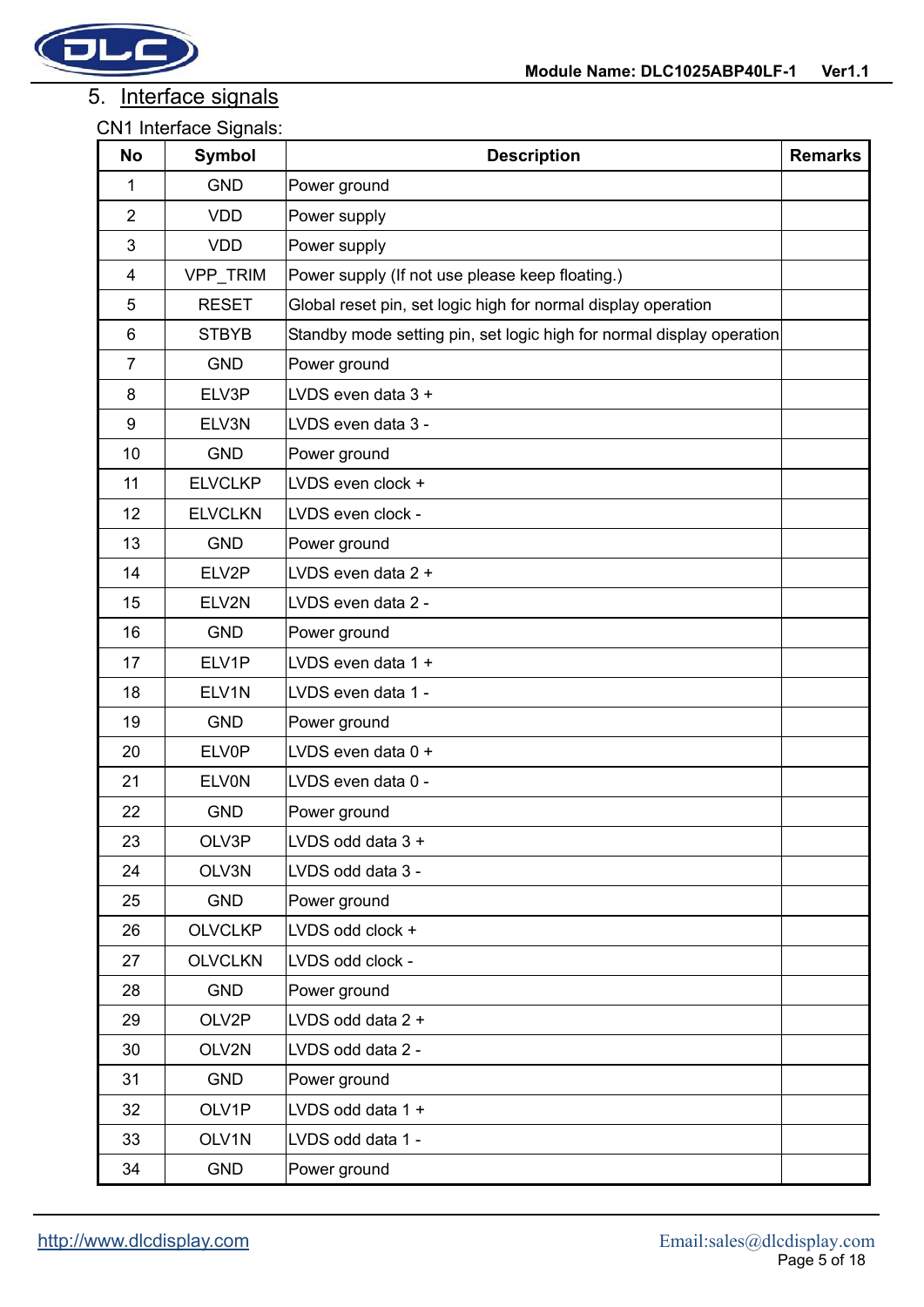

| 35 | OLV0P         | LVDS odd data 0 +                                                                                                                                                                                                          |  |
|----|---------------|----------------------------------------------------------------------------------------------------------------------------------------------------------------------------------------------------------------------------|--|
| 36 | <b>OLV0N</b>  | LVDS odd data 0 -                                                                                                                                                                                                          |  |
| 37 | <b>GND</b>    | Power ground                                                                                                                                                                                                               |  |
| 38 | <b>BIST</b>   | Normal operation/BIST pattern select, set logic low for normal<br>display operation.                                                                                                                                       |  |
| 39 | L/R           | Horizontal shift direction (source output) selection.<br>$L/R = 1$ : Left $\rightarrow$ Right<br>L/R=0: Right $\rightarrow$ Left.                                                                                          |  |
| 40 | U/D           | Vertical shift direction (gate output) selection.<br>$U/D=1$ : Top $\rightarrow$ Bottom<br>U/D=0: Bottom $\rightarrow$ Top                                                                                                 |  |
| 41 | <b>GND</b>    | Power ground                                                                                                                                                                                                               |  |
| 42 | <b>GND</b>    | Power ground                                                                                                                                                                                                               |  |
| 43 | <b>GND</b>    | Power ground                                                                                                                                                                                                               |  |
| 44 | <b>PINCTL</b> | Select Pin/Register control. (default: Customer to Pull high for Pin<br>Control only)<br>PINCTL = 1: Pin/Register control function controlled by Pin.<br>PINCTL = 0: Pin/Register control function controlled by Register. |  |
| 45 | AB IND        | Abnormal signal detection indicator.<br>Combine the HV / DE / Clock / STV / UVP detection result.<br>(When normal operating, AB IND is High-Z. When abnormal<br>detected, AB IND will active.)                             |  |
| 46 | <b>SDI</b>    | Serial communication data input pin, set logic High if no use.                                                                                                                                                             |  |
| 47 | <b>SDO</b>    | Serial communication data output pin, If not use please keep<br>floating.                                                                                                                                                  |  |
| 48 | <b>SCL</b>    | Serial communication clock input pin, set logic High if no use.                                                                                                                                                            |  |
| 49 | <b>CSB</b>    | Serial communication chip selection, set logic High if no use.                                                                                                                                                             |  |
| 50 | <b>GND</b>    | Power ground                                                                                                                                                                                                               |  |

PCBA connector is used for the module electronics interface. The recommended model is 12003S-50Y900 manufactured by IRISO.

CN2 Interface Signals:

| <b>No</b>      | <b>Symbol</b>    | <b>Description</b>       | <b>Remarks</b> |
|----------------|------------------|--------------------------|----------------|
|                | <b>NLED</b>      | LED cathode power supply |                |
| 2              | <b>NLED</b>      | LED cathode power supply |                |
| 3              | <b>NLED</b>      | LED cathode power supply |                |
| $\overline{4}$ | <b>NLED</b>      | LED cathode power supply |                |
| 5              | NTC2(GND)        | Heat sensor              |                |
| 6              | NTC <sub>1</sub> | Heat sensor              |                |
| 7              | <b>NC</b>        | No connection            |                |
| 8              | <b>PLED</b>      | LED anode power supply   |                |
| 9              | <b>PLED</b>      | LED anode power supply   |                |
| 10<br>— L      | <b>PLED</b>      | LED anode power supply   |                |

The recommended model of FPC Connector is F31L-1A7H1-11010 manufactured by Aorora.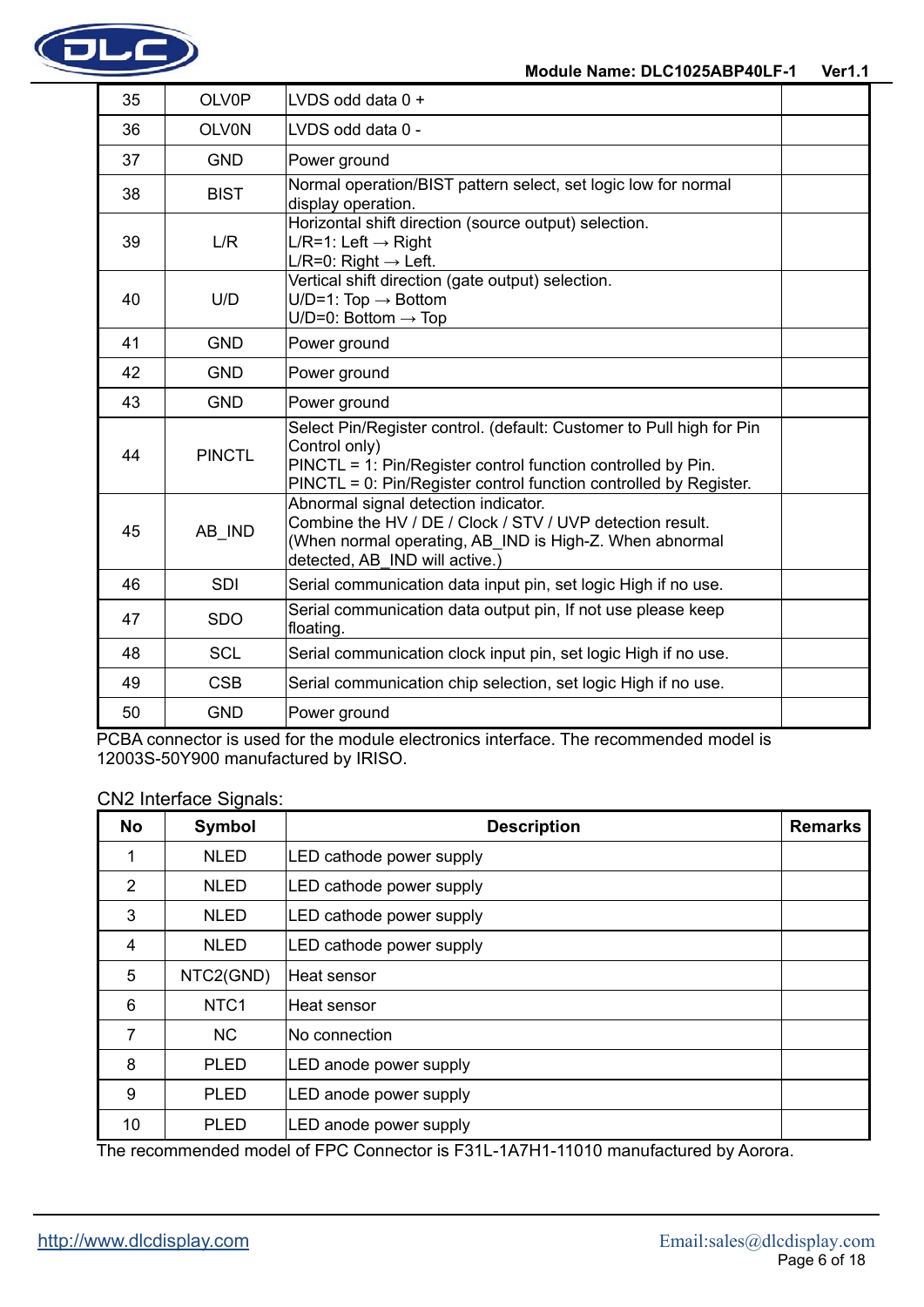

Note1: Definition of scanning direction. Refer to the figure as below:



FPC Input direction

The contacts of FPC are face-down.

#### 6. Absolute maximum Ratings

#### 6.1. Electrical Absolute max. ratings

| <b>Parameter</b>           | Symbol | <b>MIN</b>               | <b>MAX</b> | <b>Unit</b> | Remark   |
|----------------------------|--------|--------------------------|------------|-------------|----------|
| Power Supply Voltage       | √DD    | $-0.5$                   | 5.0        |             |          |
| <b>LED Forward Current</b> |        | $\overline{\phantom{0}}$ | 150        | mA          | Each LED |

Note1: The absolute maximum rating values of this product are not allowed to be exceeded at any times. Should a module be used with any of the absolute maximum ratings exceeded, the characteristics of the module may not be recovered, or in an extreme case, the module may be permanently destroyed.

#### 6.2. Environment Conditions

| <b>Item</b>                  | Symbol      | <b>MIN</b> | <b>MAX</b> | Unit     | <b>Remark</b> |
|------------------------------|-------------|------------|------------|----------|---------------|
| <b>Operating Temperature</b> | <b>TOPR</b> | -30        | 85         | $\sim$   |               |
| Storage Temperature          | <b>TSTG</b> | -40        | 90         | $\gamma$ |               |

Note1: This rating applies to all parts of the module and should not be exceeded.

Note2: Maximum wet-bulb temperature is 58℃. Condensation of dew must be avoided as electrical current leaks will occur, causing a degradation of performance specifications.

Note3: The operating temperature only guarantees operation of the LCM and doesn't guarantee all the contents of Electro-optical specification.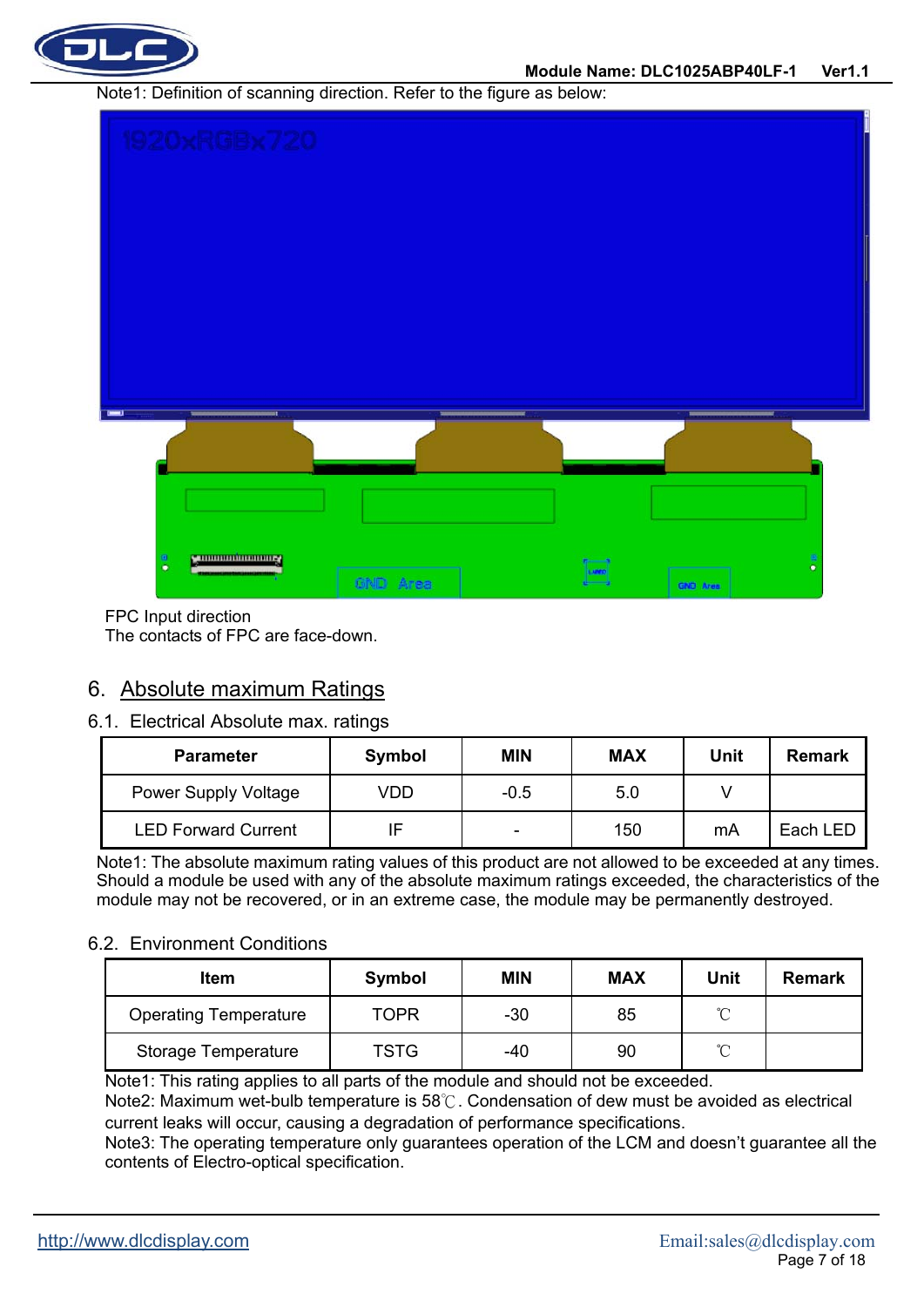

## 7.Electrical Specifications

#### 7.1 Electrical characteristics

GND=0V, Ta=25℃

| <b>Item</b>                 |                   | Symbol | <b>MIN</b> | <b>TYP</b> | <b>MAX</b> | Unit | <b>Remark</b>     |
|-----------------------------|-------------------|--------|------------|------------|------------|------|-------------------|
| <b>Power Supply Voltage</b> |                   | VDD    | 3.1        | 3.3        | 3.5        |      | Note1,2           |
| Input Signal                | Low Level         | VIL    | <b>GND</b> | $-$        | $0.3*VDD$  | V    |                   |
| Voltage                     | <b>High Level</b> | VIH    | $0.7^*VDD$ | --         | VDD        | V    | Note <sub>3</sub> |

Note1: VDD setting should match the signals output voltage of customer's system board. Note2: The ripple voltage should be controlled under 5% of VDD. Note3: RESET, STBYB , L/R, U/D, BIST, PINCTL, SDI, SCL, CSB.

7.2 LED Backlight Ta=25℃

|                        |            |            |            |                          |             | .             |
|------------------------|------------|------------|------------|--------------------------|-------------|---------------|
| <b>Item</b>            | Symbol     | <b>MIN</b> | <b>TYP</b> | <b>MAX</b>               | <b>Unit</b> | <b>Remark</b> |
| <b>Forward Current</b> | <b>IBL</b> | --         | 240        | $\overline{\phantom{a}}$ | mA          |               |
| <b>Forward Voltage</b> | VBL        | 28         | 31         | 33                       | V           |               |
| LED Life time          | $- -$      | --         | 30,000     | $- -$                    | <b>Hrs</b>  | <b>Note</b>   |

Note: The "LED life time" is defined as the module brightness decrease to 50% original brightness at Ta=25 $\degree$ C and IL =240mA. The LED lifetime could be decreased if operating IL is larger than 240mA.

#### 7.3 PWM

The LED string has a NTC(Negative Temperature Coefficient ) to detect the ambient temperature of LED string.

LED power de-rating has to start at 65°C linear down to PWM 20% at 85° $\Box$  before switching off, see graph as below

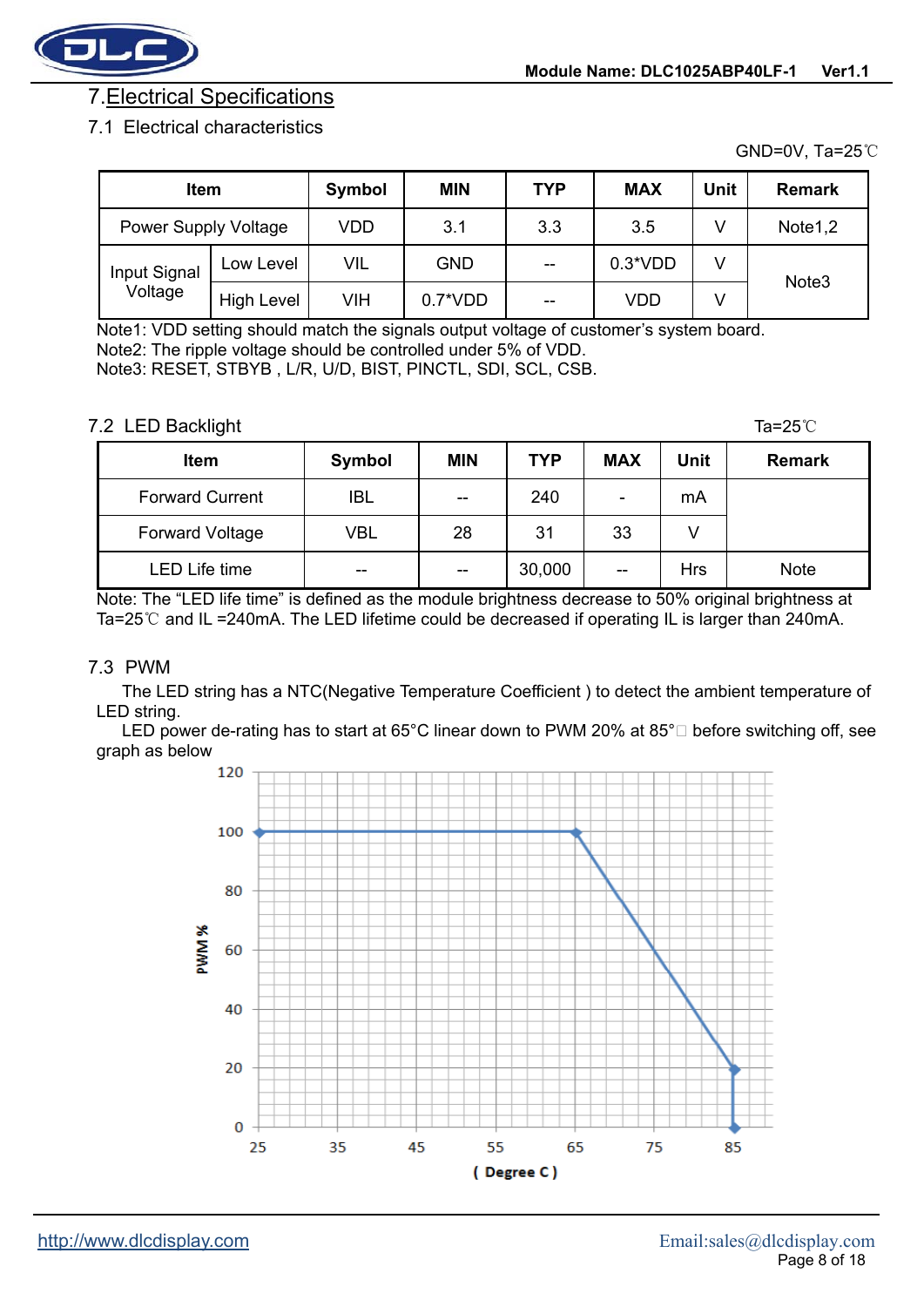

## **8.** Command/AC Timing

#### 8.1 Timing Characteristics

| <b>Parameter</b> | Symbol            | Min.                     | Typ.           | Max.  | <b>Unit</b>   | <b>Conditions</b> |
|------------------|-------------------|--------------------------|----------------|-------|---------------|-------------------|
| Clock frequency  | <b>FLVCLK</b>     | 25                       |                | 85    | <b>MHz</b>    | Frame rate=60Hz   |
| Clock period     | <b>TLVCLK</b>     | 40                       | -              | 11.76 | ns            | Frame rate=60Hz   |
| 1 data bit time  | UI                | $\overline{\phantom{0}}$ | 1/7            |       | <b>TLVCLK</b> |                   |
| Position 1       | TPOS <sub>1</sub> | $-0.25$                  | 0              | 0.25  | UI            |                   |
| Position 0       | TPOS <sub>0</sub> | 0.75                     | 1              | 1.25  | UI            |                   |
| Position 6       | TPOS6             | 1.75                     | $\overline{2}$ | 2.25  | UI            |                   |
| Position 5       | TPOS5             | 2.75                     | 3              | 3.25  | UI            |                   |
| Position 4       | TPOS4             | 3.75                     | 4              | 4.25  | UI            |                   |
| Position 3       | TPOS3             | 4.75                     | 5              | 5.25  | UI            |                   |
| Position 2       | TPOS <sub>2</sub> | 5.75                     | 6              | 6.25  | UI            |                   |
| PLL wake-up time | <b>TenPLL</b>     |                          | --             | 150   | <b>us</b>     |                   |



#### 8.1.1 Input Clock and Data Timing Diagram

#### LVDS input timing:

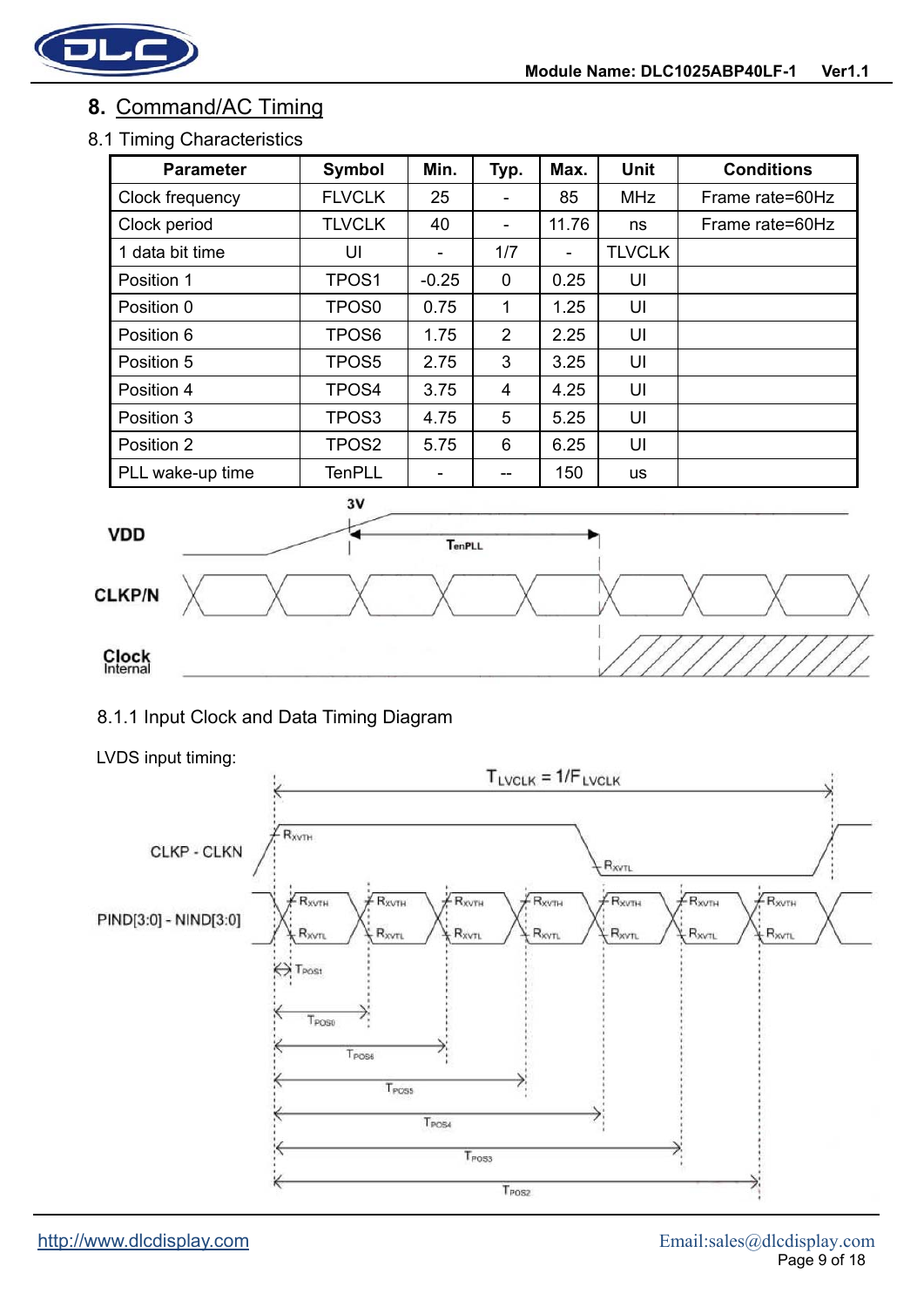



#### 8.1.2 LVDS DC Electrical Characteristics

| <b>Parameter</b>                             | Symbol           | Min.   | Typ. | Max.                      | <b>Unit</b> | <b>Conditions</b> |
|----------------------------------------------|------------------|--------|------|---------------------------|-------------|-------------------|
| Differential input high<br>Threshold voltage | <b>RXVTH</b>     |        |      | $+200$                    | mV          |                   |
| Differential input low<br>Threshold voltage  | RXVTL            | $-200$ |      |                           | mV          |                   |
| Differential input common<br>mode voltage    | <b>RXVCM</b>     | 1.0    | 1.2  | 1.7- IV <sub>ID</sub> I/2 | V           |                   |
| Differential input voltage                   | IV <sub>ID</sub> | 200    |      | 600                       | mV          |                   |
| Differential input leakage<br>Current        | <b>IXVLK</b>     | -10    |      | $+10$                     | μA          |                   |
| <b>Termination Resistor</b>                  | Zicl             | 90     | 100  | 110                       | Ω           |                   |

#### Single-end Signal:



Differential Signal: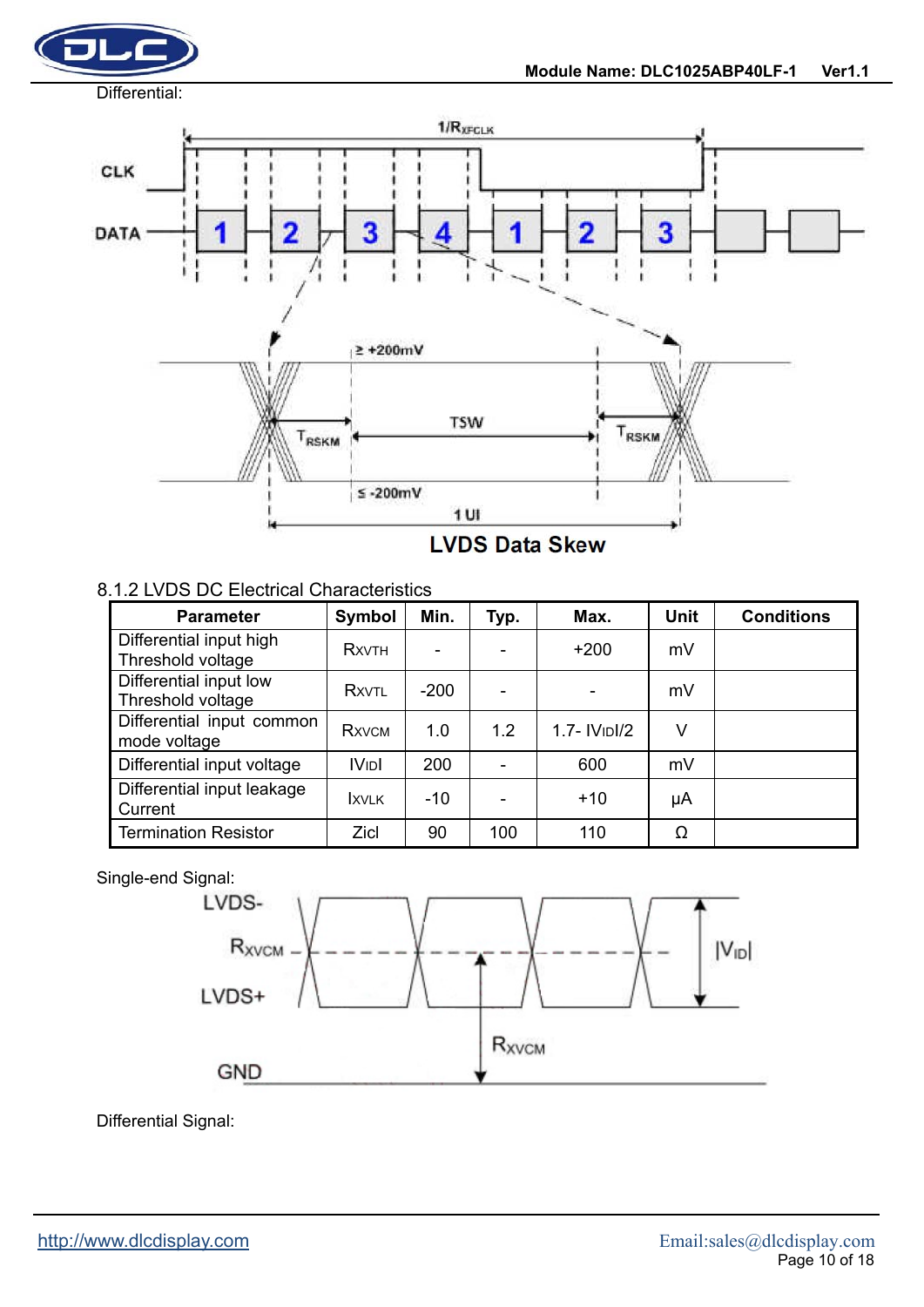



#### 8.1.3 Timing

| <b>Parameter</b>        | Symbol      | Min. | Typ. | Max. | Unit       | <b>Conditions</b> |
|-------------------------|-------------|------|------|------|------------|-------------------|
| <b>CLK</b> frequency    | <b>FCLK</b> | 44.6 | 44.7 | 50.2 | <b>MHz</b> |                   |
| Horizontal display area | Тнр         |      | 960  |      | <b>CLK</b> |                   |
| HS period time          | Τн          | 1020 | 1024 | 1150 | <b>CLK</b> |                   |
| Vertical display area   | Tvd         |      | 720  |      | Н          |                   |
| VS period time          | Tv          | 726  | 728  | 849  | Н          |                   |
| Frame rate              | FR          |      | 60   |      | Hz         |                   |

Note: DE mode only.

## Please refer the waveform of green rectangle. (DE Mode)



#### 8.1.4 Data Input Format

LVDS , 8-bit, two port, VESA format: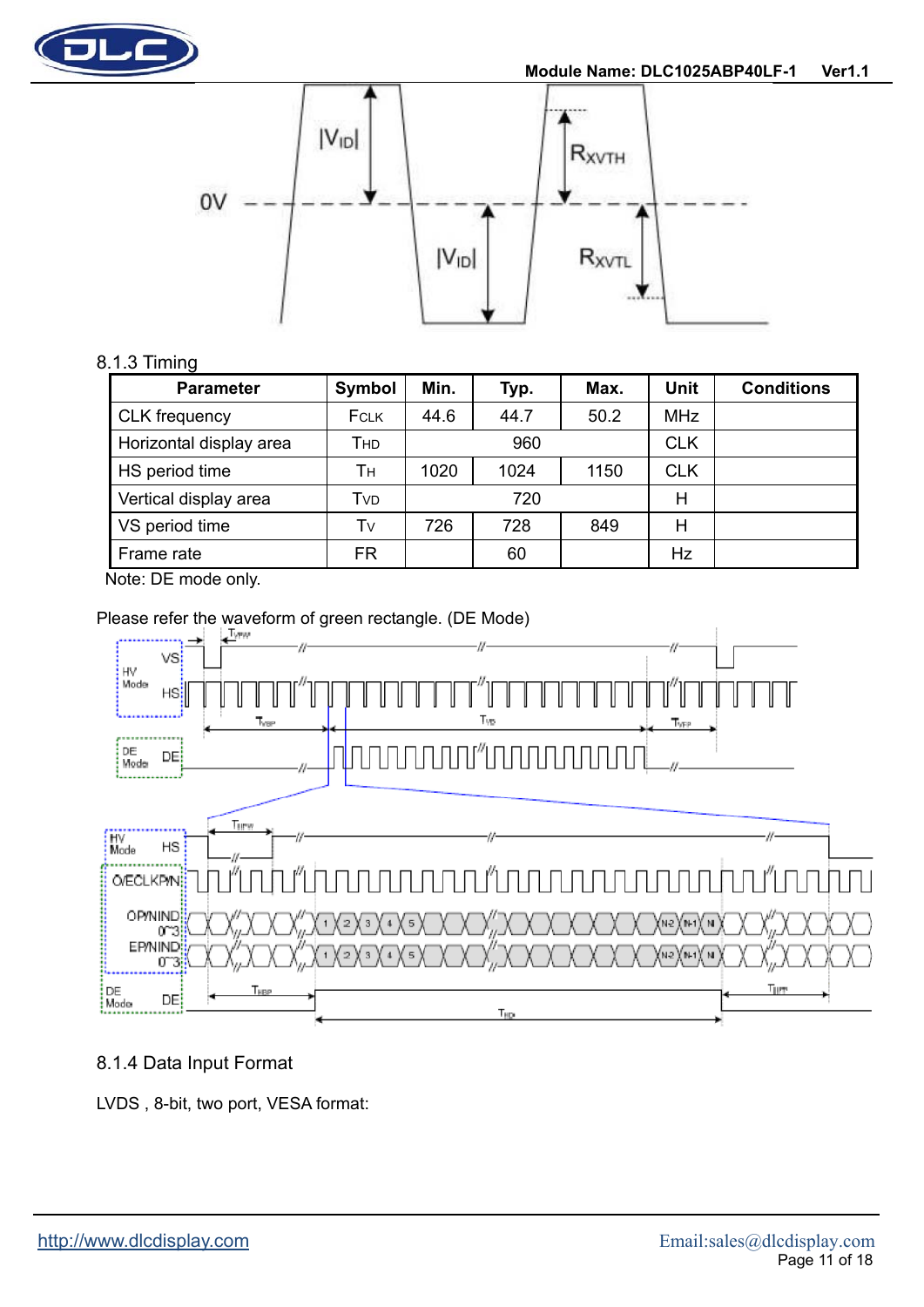



8.2 Power Sequence

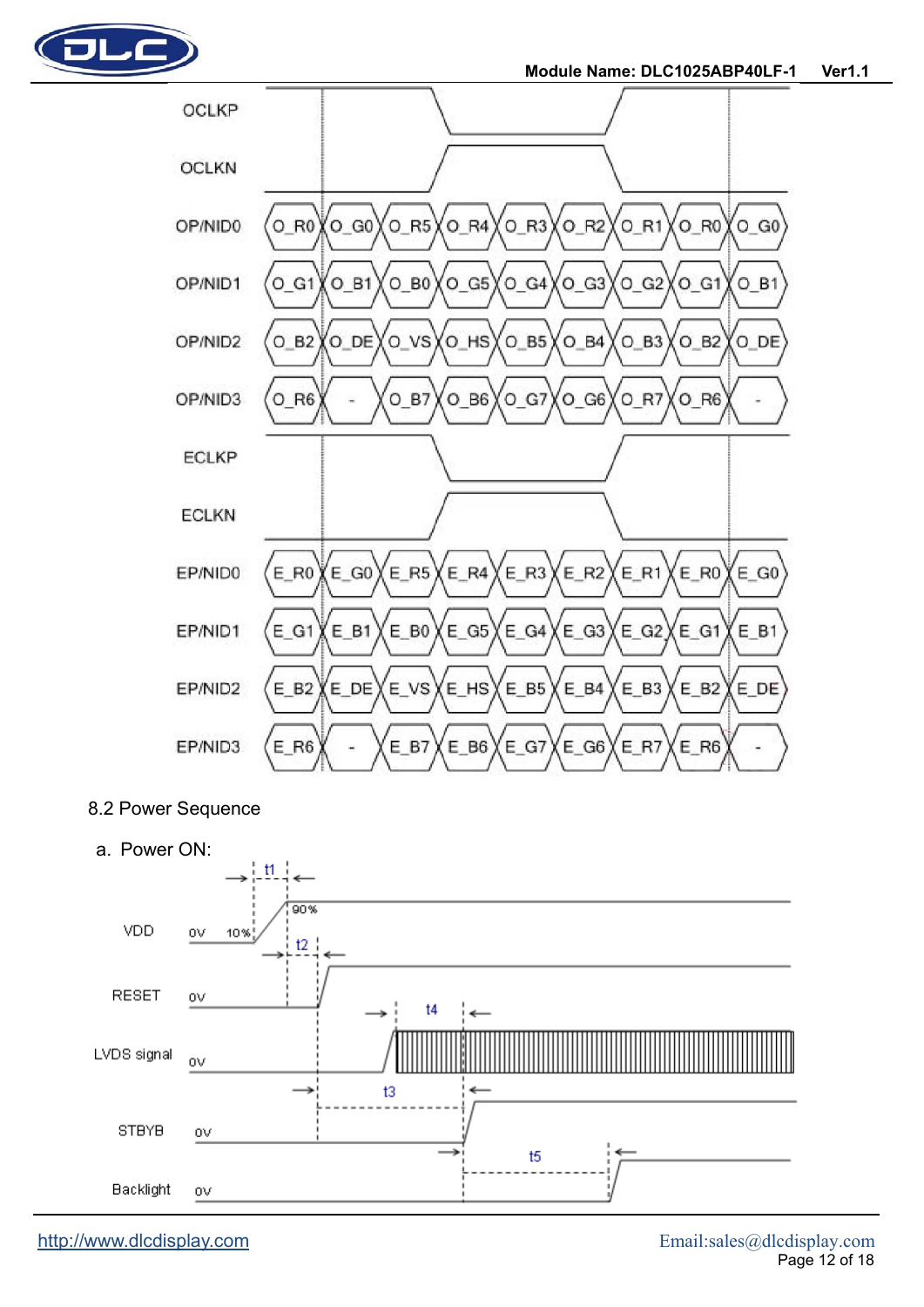



| <b>Symbol</b>  | Min. | Typ. | Max. | Unit |
|----------------|------|------|------|------|
| t1             | 0.5  | 10   | 20   | ms   |
| t2             | 1    | 1.2  | 1.5  | ms   |
| t3             | 10   | 15   | 20   | ms   |
| t4             | 1    | 10   | 20   | ms   |
| t5             | 180  | 190  | 200  | ms   |
| t <sub>6</sub> | 0    | 10   | 20   | ms   |
| t7             | 150  | 155  | 160  | ms   |
| t8             | 160  | 180  | 200  | ms   |
| t9             | 0.5  | 5    | 10   | ms   |
| t10            | 0    | 5    | 10   | ms   |
| t11            | 500  | 650  | 800  | ms   |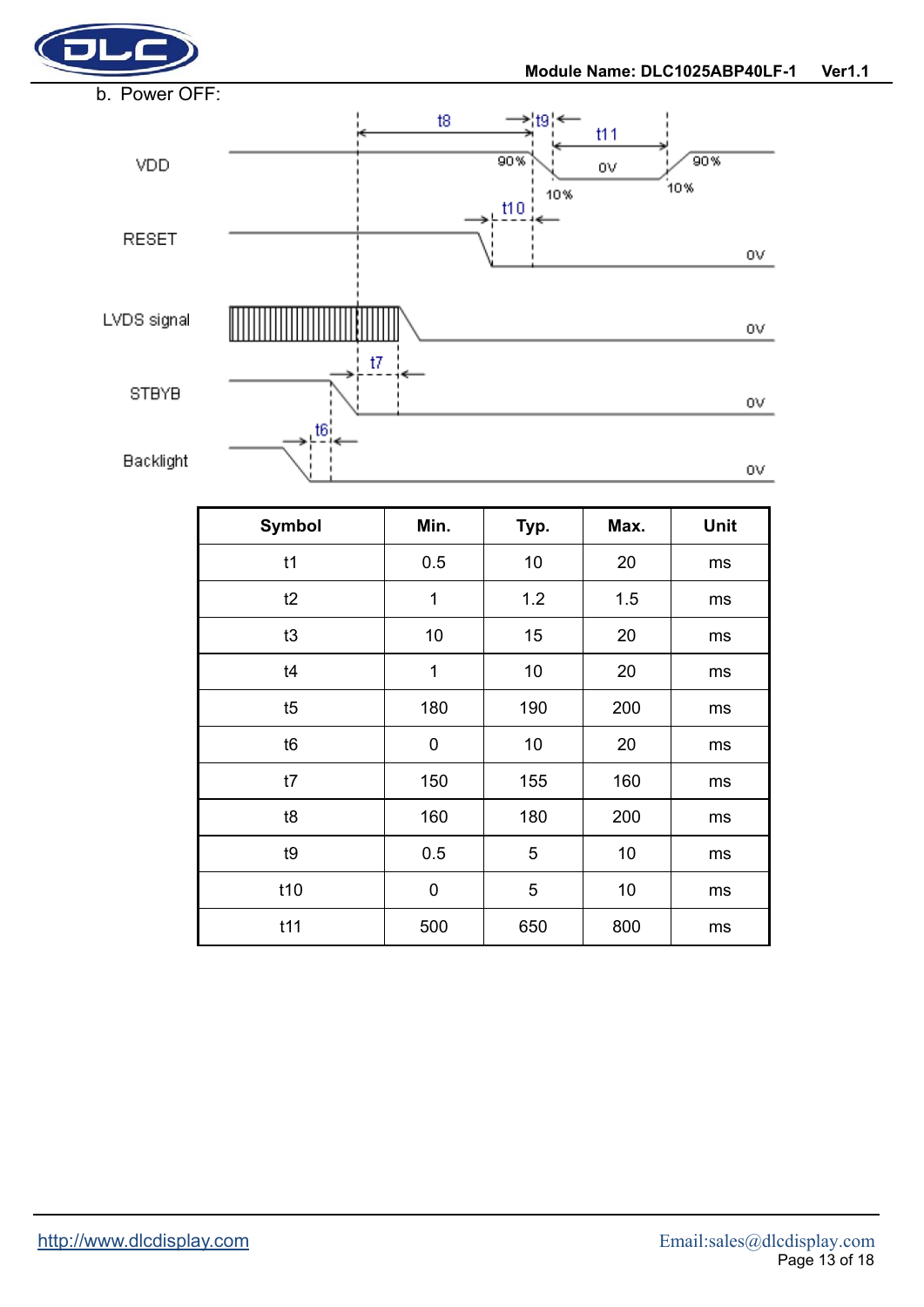

## 9. Optical Specification

| Item                  |       | Symbol             | <b>Condition</b>           | Min   | Typ.                         | Max.                     | Unit            | <b>Remark</b>   |
|-----------------------|-------|--------------------|----------------------------|-------|------------------------------|--------------------------|-----------------|-----------------|
| <b>Contrast Ratio</b> |       | <b>CR</b>          | $\theta = 0^\circ$         | 700   | 1000                         | --                       |                 | Note1<br>Note2  |
| <b>Response Time</b>  |       | TR+TF              | $25^{\circ}$ C             |       |                              | 30                       | ms              | Note1<br>Note3  |
| <b>View Angles</b>    |       | ΘT                 | $CR \ge 10$                | 80    | $\frac{1}{2}$                | $\overline{\phantom{0}}$ | Degree          | Note 4          |
|                       |       | ΘB                 |                            | 80    |                              | $\overline{a}$           |                 |                 |
|                       |       | ΘL                 |                            | 80    | $\qquad \qquad \blacksquare$ | -                        |                 |                 |
|                       |       | ΘR                 |                            | 80    | $\overline{a}$               | -                        |                 |                 |
| Chromaticity          | White | X                  | <b>Brightness</b><br>is on | 0.280 | 0.310                        | 0.340                    |                 | Note5,<br>Note1 |
|                       |       | у                  |                            | 0.300 | 0.330                        | 0.360                    |                 |                 |
|                       | Red   | X                  |                            | 0.619 | 0.649                        | 0.648                    |                 |                 |
|                       |       | y                  |                            | 0.306 | 0.336                        | 0.366                    |                 |                 |
|                       | Green | $\pmb{\mathsf{x}}$ |                            | 0.279 | 0.309                        | 0.339                    |                 |                 |
|                       |       | y                  |                            | 0.561 | 0.591                        | 0.621                    |                 |                 |
|                       | Blue  | X                  |                            | 0.117 | 0.147                        | 0.177                    |                 |                 |
|                       |       | у                  |                            | 0.023 | 0.053                        | 0.083                    |                 |                 |
| Luminance             |       | L                  |                            | 640   | 800                          |                          | $\text{cd/m}^2$ | Note1<br>Note6  |
| Uniformity (White)    |       | U                  |                            | 75    | 80                           |                          | $\%$            | Note1<br>Note7  |

Test condition: VDD=3.3V, IL=240mA (Backlight current), the ambient temperature is 25℃.

Note 1: Definition of optical measurement system.

Temperature =  $25 \textdegree \textdegree \textdegree \textdegree$ LED back-light: ON, Environment brightness < 150 lx - Optical Stage(x,y) **LCD MODULE** BM7 Field =  $1^{\circ}$ 500mm

Note 2: Contrast ratio is defined as follow: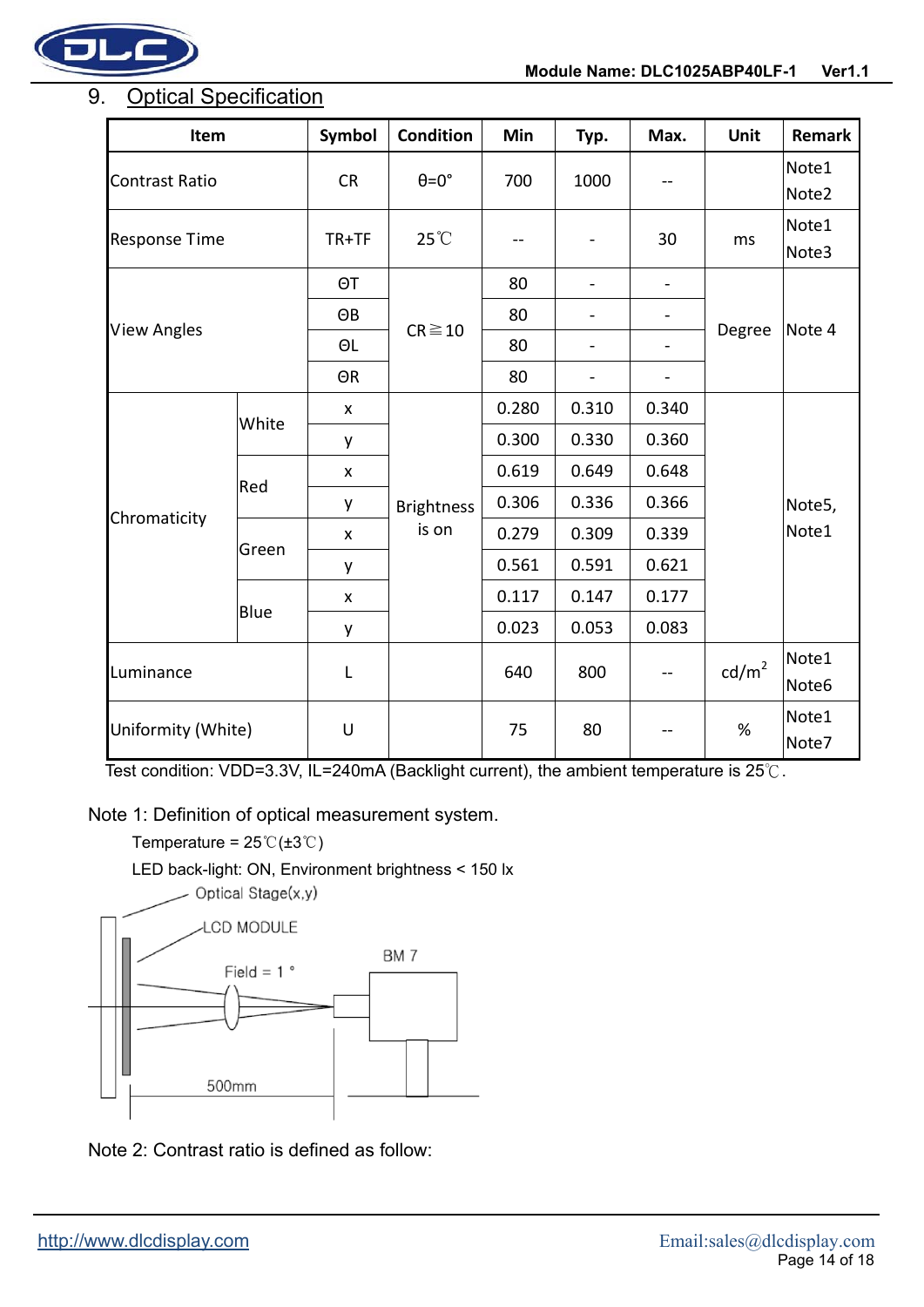

Surface Luminance with all black pixels Contrast Ratio  $=$   $\frac{\text{Surface Luminance with all white pixels}}{\text{Surface Luminance with all black pixels}}$ 

#### Note 3: Response time is defined as follow:

Response time is the time required for the display to transition from black to white (Rise Time, Tr) and from white to black(Decay Time, Tf).



Note 4: Viewing angle range is defined as follow:

Viewing angle is measured at the center point of the LCD. Normal line  $\theta = \Phi = 0^{\circ}$  $\Phi = 90^\circ$ 12 o'clock direction  $\theta_L$  $\theta_{\mathsf{R}}$ θτ  $\theta_{\rm R}$  $\Phi = 180^\circ$  $\Phi = 0^{\circ}$ **Active Area**  $\Phi = 270^\circ$ 6 o'clock direction

Note 5: Color chromaticity is defined as follow: (CIE1931) Color coordinates measured at center point of LCD.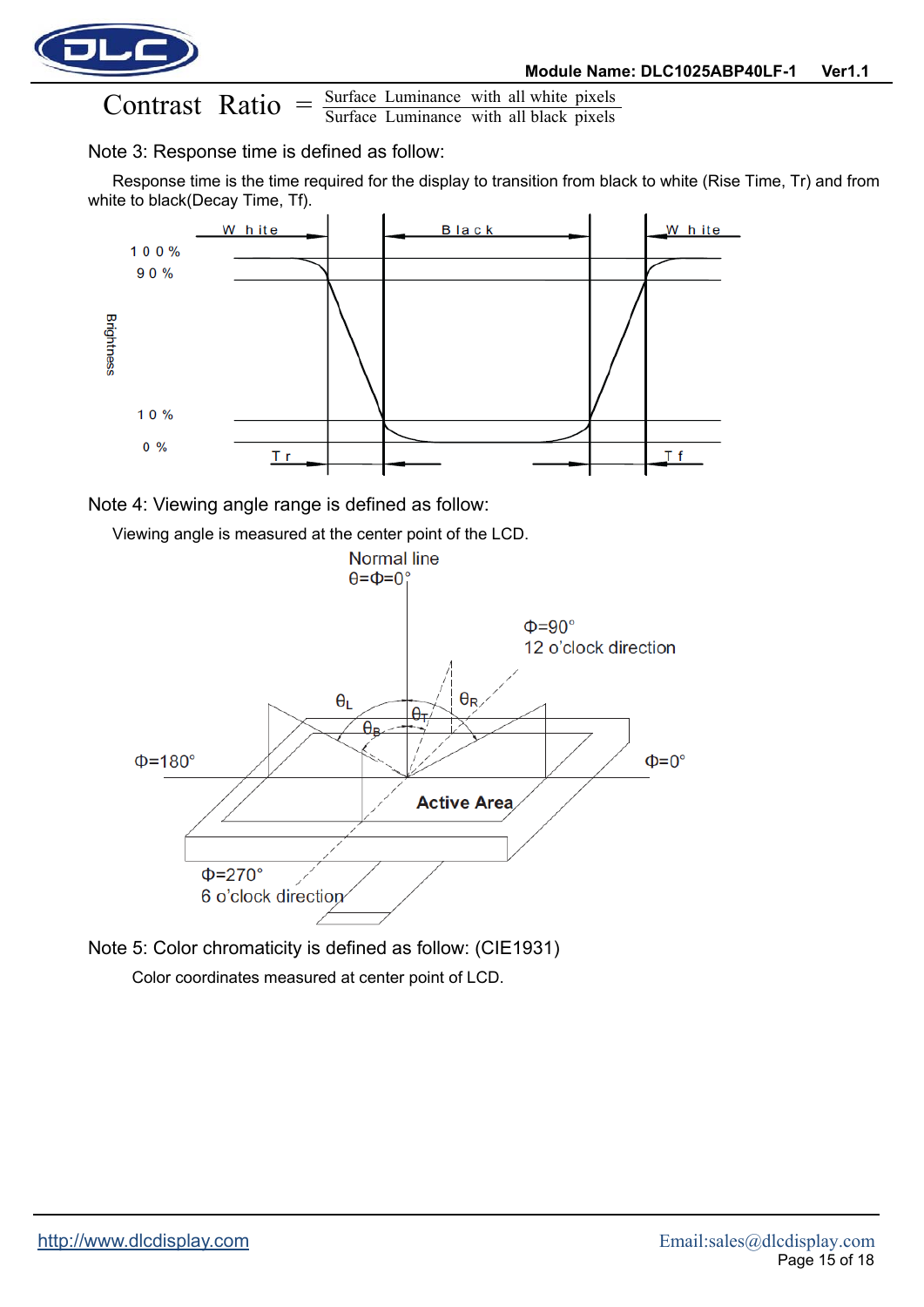

Note 6: Luminance is defined as follow:

Luminance is defined as the brightness of all pixels "White" at the center of display area on optimum contrast.

Note 7: Luminance Uniformity is defined as follow:

Active area is divided into 9 measuring areas (Refer Fig. 2). Every measuring point is placed at the center of each measuring area.

Uniformity  $(U) = \frac{\text{Minimum} \text{ Luminance}( \text{ brightness}) \text{ in 9 points}}{\text{Maximum} \text{ Luminance}( \text{ brightness}) \text{ in 9 points}}$ 



Fig. 2 Definition of uniformity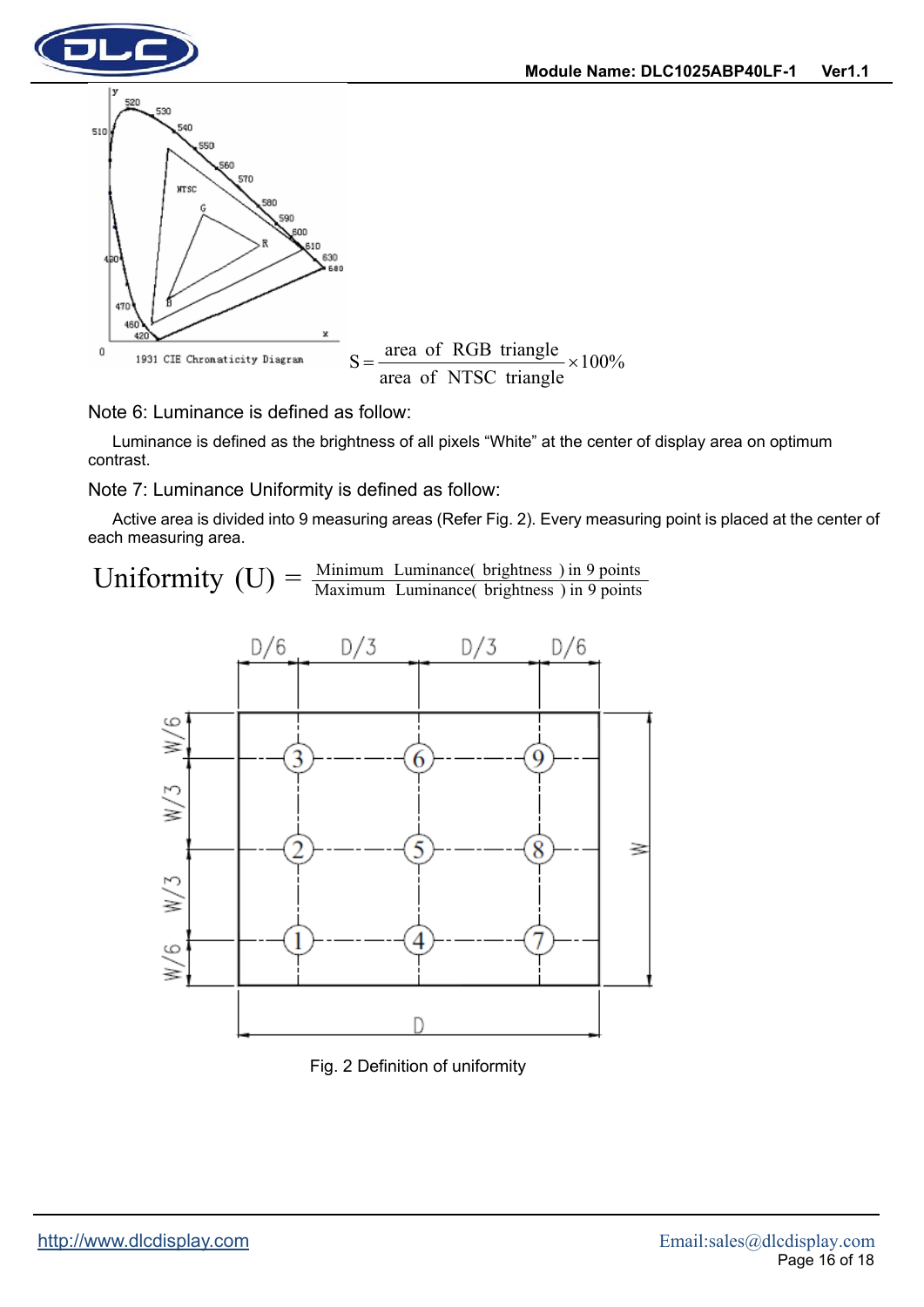

## 10. Environmental / Reliability Tests

| <b>No</b>      | <b>Test Item</b>                                | <b>Condition</b>                                                                                           | Judgment criteria                                              |
|----------------|-------------------------------------------------|------------------------------------------------------------------------------------------------------------|----------------------------------------------------------------|
| 1              | High Temp Operation Ts=+85°C, 120hrs            |                                                                                                            | Per table in below                                             |
| $\overline{2}$ | Low Temp Operation $Ta = -30^{\circ}$ C, 120hrs |                                                                                                            | Per table in below                                             |
| 3              | High Temp Storage                               | Ta=+90 $\degree$ C, 120hrs                                                                                 | Per table in below                                             |
| 4              | Low Temp Storage                                | Ta=-40 $\degree$ C, 120hrs                                                                                 | Per table in below                                             |
| 5              | High Temp & High<br><b>Humidity Storage</b>     | Ta=+60℃, 90% RH<br>120hours                                                                                | Per table in below<br>(polarizer discoloration is<br>excluded) |
| 6              | <b>Thermal Shock</b><br>(Non-operation)         | -30℃ 30 min~+85℃ 30 min,<br>Change time: 5min, 10 Cycles                                                   | Per table in below                                             |
| 7              | <b>ESD</b> (Operation)                          | C=150pF, R=330 $\Omega$ , 5points/panel<br>Air:±8KV, 5times;<br>Contact:±4KV, 5 times;                     | Per table in below                                             |
| 8              | Vibration<br>(Non-operation)                    | Frequency range: 10~55Hz,<br>Stroke: 1.5mm<br>Sweep:10Hz~55Hz~10Hz 2 hours<br>for each direction of X.Y.Z. | Per table in below                                             |
| 9              | <b>Shock</b><br>(Non-operation)                 | 60G 6ms, ±X,±Y,±Z 3times,<br>for each direction                                                            | Per table in below                                             |
| 10             | Package<br>Drop Test                            | Height:80 cm,<br>1 corner, 3 edges, 6 surfaces                                                             | Per table in below                                             |

| <b>INSPECTION</b>         | <b>CRITERION(after test)</b>                                                        |
|---------------------------|-------------------------------------------------------------------------------------|
| Appearance                | No Crack on the FPC, on the LCD Panel                                               |
| Alignment of LCD Panel    | No Bubbles in the LCD Panel<br>No other Defects of Alignment in Active area         |
| <b>Electrical current</b> | Within device specifications                                                        |
| Function / Display        | No Broken Circuit, No Short Circuit or No Black line<br>No Other Defects of Display |